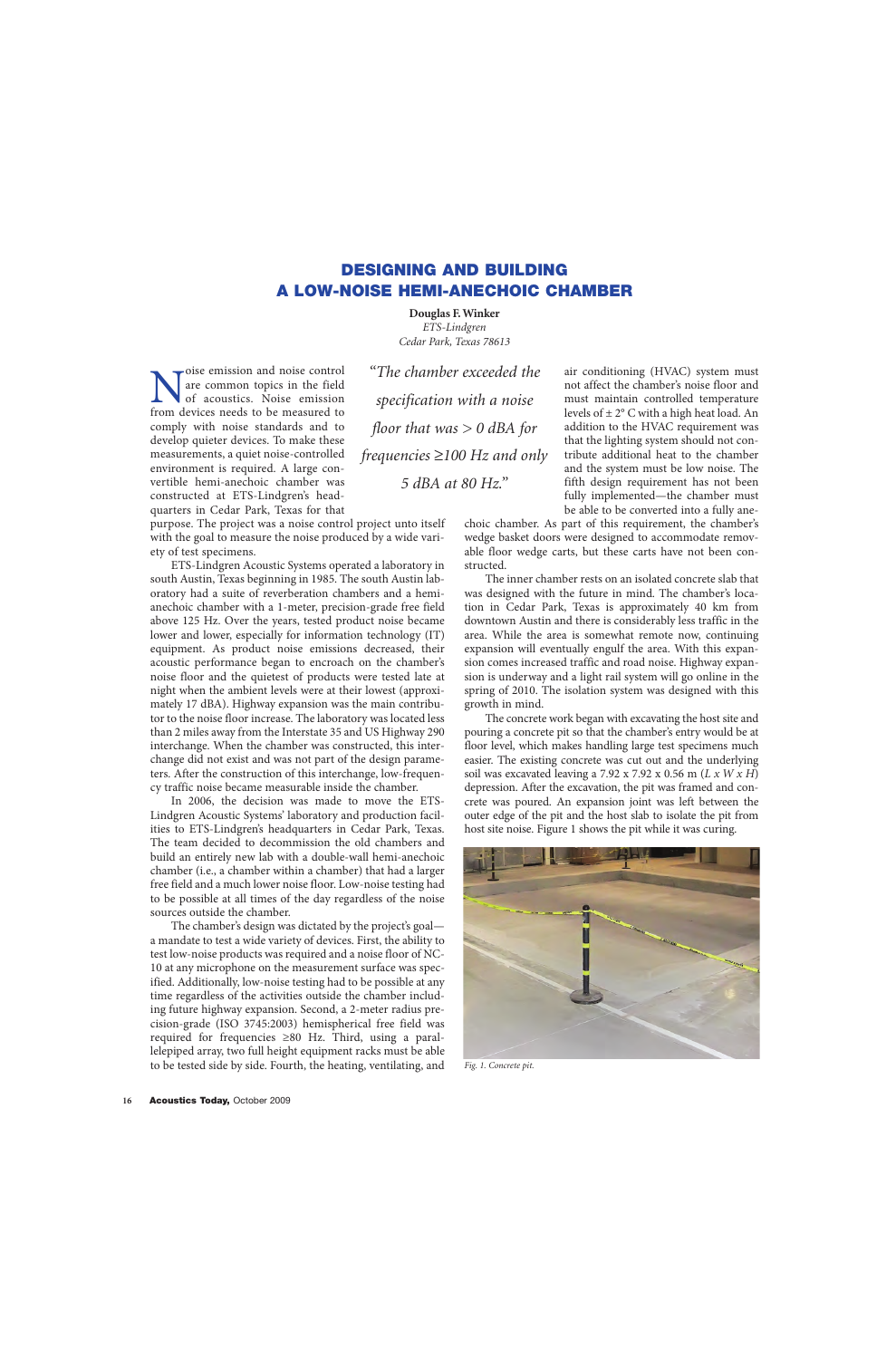

*Fig. 2. Spring isolators during installation.*

Once the pit was poured, the isolated concrete slab could be framed and poured. The floating slab resides entirely in the pit and is supported by 54 spring isolators (Fig. 2). The spring isolators were placed in the pit and strapped together with reinforcing bar. Next, 45.46 metric tons of concrete were poured resulting in a 30.5 cm thick concrete slab with a footprint of 6.1 by 6.1 m. The floating slab acts as the chamber's

reflecting plane. The slab also features a 30.5 by 30.5 by 10.2 cm (*L x W x H*) recess at its center to hold floormounted sound sources or to flushmount a motorized turntable capable of rotating test specimens up to 225 kg. A 1.25 cm thick steel plate covers the opening when the turntable or sound source is not in use. A 30 cm wide cable recess allows cables to run into the pit without disturbing the reflecting plane. A series of 1.25 cm thick steel plates cover this recess. Several holes were bored into the slab and act as mounting points for the various microphone arrays used during testing. Finally, an epoxy finish was installed to create a smooth and durable finish.

The inner chamber was constructed on the isolated concrete slab and raised into position after construction. This was a tedious process that involved gradually raising each spring isolator in succession by a small amount and repeating the process until the isolated slab was flush with the host slab. This

process can be seen in Fig. 3. Upon the completion of this operation, the bottom of the isolated slab was 7.62 cm above the floor of the pit.

The inner and outer chambers were constructed simultaneously after the concrete work was complete. The outer chamber walls are 10.16 cm thick and rest on the edge of the concrete pit. An 11-gauge steel perimeter channel was installed around the edge of the pit to receive the modular wall panels. A closed-cell foam gasket was installed beneath the perimeter channel to fill any voids that might exist between them and the concrete surface. Each of the wall panels was constructed in ETS-Lindgren's factory and transported to the job site. These panels were constructed to achieve high noise reduction. The outer surface of each panel is 16 gauge cold-rolled steel. Inside the panel, a 2.54 cm thick layer of gypsum board was laminated to the outer skin to increase the outer surface's overall mass. The remaining cavity was filled with cotton fiber fill that is 7.62 cm thick. The inner surface is another layer of 16-gauge cold-rolled steel. The assembly is held together by 16-gauge cold-rolled steel channels, which are welded in place. The wall panels fit into a labyrinth joiner system constructed using 11-gauge coldrolled steel. Every joint and seam was filled with a bead of latex caulk. All of the steel in the chamber was powder coated for a lasting rust-free finish. The external dimensions of the outer chamber are 8.69 by 8.69 by 7.32 m (*L x W x H*) above the finished floor. Figure 4 shows an outer chamber wall installed in one of the perimeter channels.

The inner chamber walls are 30.5 cm thick and rest entirely in another 11-gauge steel perimeter channel that is attached to the isolated concrete slab. They are separated from the outer chamber walls by 30.5 cm. This space is filled



*Fig. 3. Raising the inner chamber.*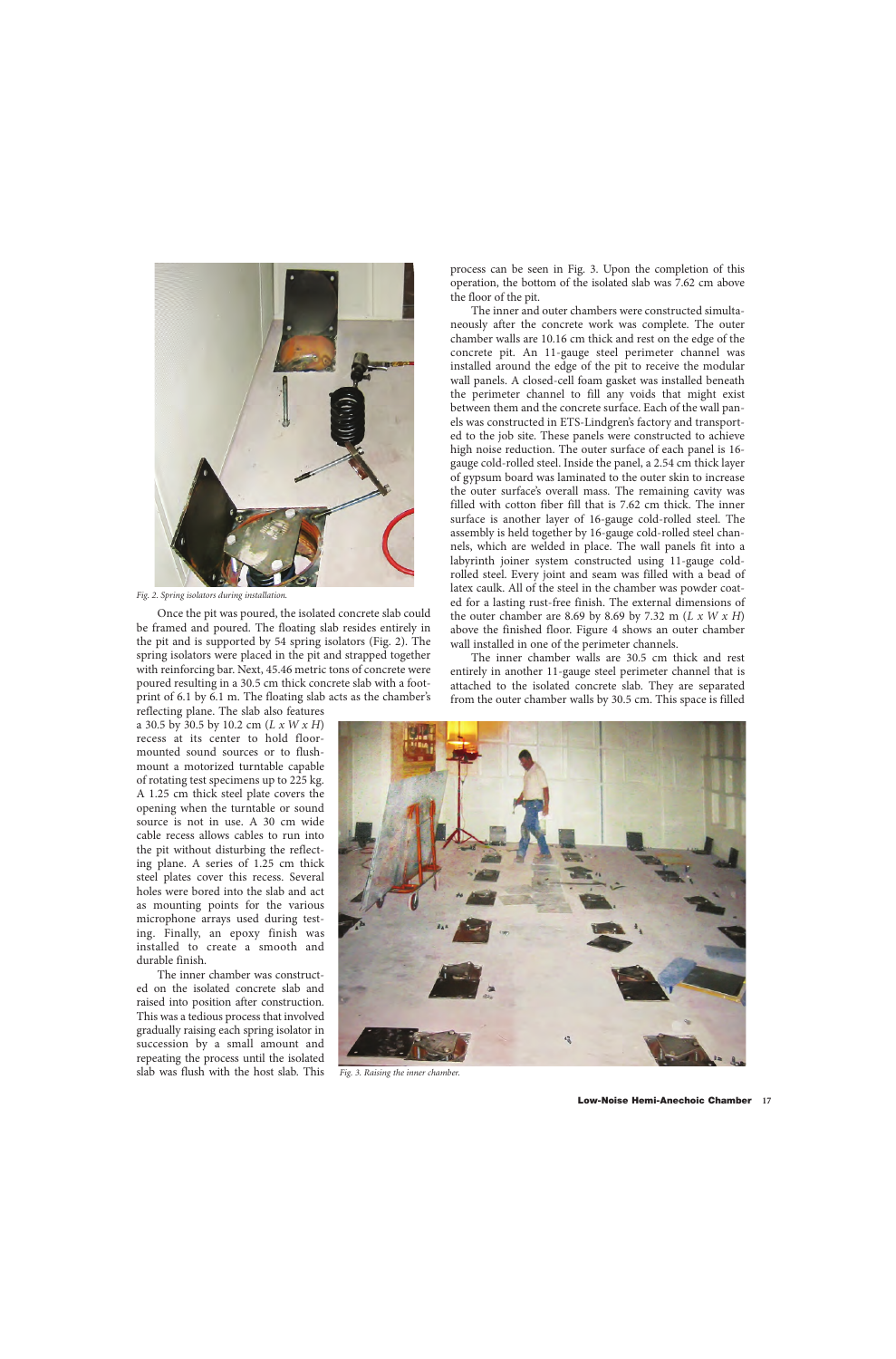

*Fig. 4. Outer chamber wall install in a perimeter channel.*





*Fig. 6. Transmission loss for 10.16 cm and 30.5 cm thick panels (5.95 m2 specimen area).*

with Johns Mansville 30.5 cm thick R-30 fiberglass insulation. The installation of the chamber walls can be seen in Fig. 5. The inner chamber walls were constructed in a similar fashion to the outer chamber walls. They have the same 16 gauge outer skin with a 2.54 cm thick gypsum board lamination. Since the panels are thicker, the cotton fiber fill is 27.94 cm thick. The main difference between the two panel designs is the inner skin, which is made of 22-gauge perforated steel with 23% open area consisting of 1.59 mm holes spaced on 3.18 mm staggered centers. By perforating the inner skin, the absorptive properties of the fill material can be used in conjunction with the wedge system. With this system, greater low-frequency performance can be achieved with shallower

> wedges. The dimensions of the working area of the chamber (area inside the wedge tips) are 6.1 by 6.1 by 5.4 m (*L x W x H*).

> To verify the performance of the design, the outer wall panels were tested in accordance with ASTM E90 (Standard Test Method for Laboratory Measurement of Airborne Sound Transmission Loss of Building Partitions and Elements) in ETS-Lindgren Acoustic System's reverberation chamber suite. The transmission loss of these panels appears in Fig. 6.

> A structural mount was installed in the ceiling directly above the test specimen location in the center of the floor. A second turntable can be attached to this mounting point to rotate a microphone array around a test specimen when rotating the test specimen is not feasible.

The inner chamber is lined with wedges that are made from 48.26 cm deep monolithic melamine foam with a base that measures 20.32 cm by 60.96 cm. They are installed in alternating banks of three giving each bank a 60.96 by 60.96 cm footprint. Each wedge is secured using ETS-Lindgren's patented wedge clip system. The wedge clip system holds the base of each wedge 10.16 cm off of the inner panel skin, *Fig. 5. Inner and outer chamber walls during construction.* thereby creating a 10.16 cm airspace. The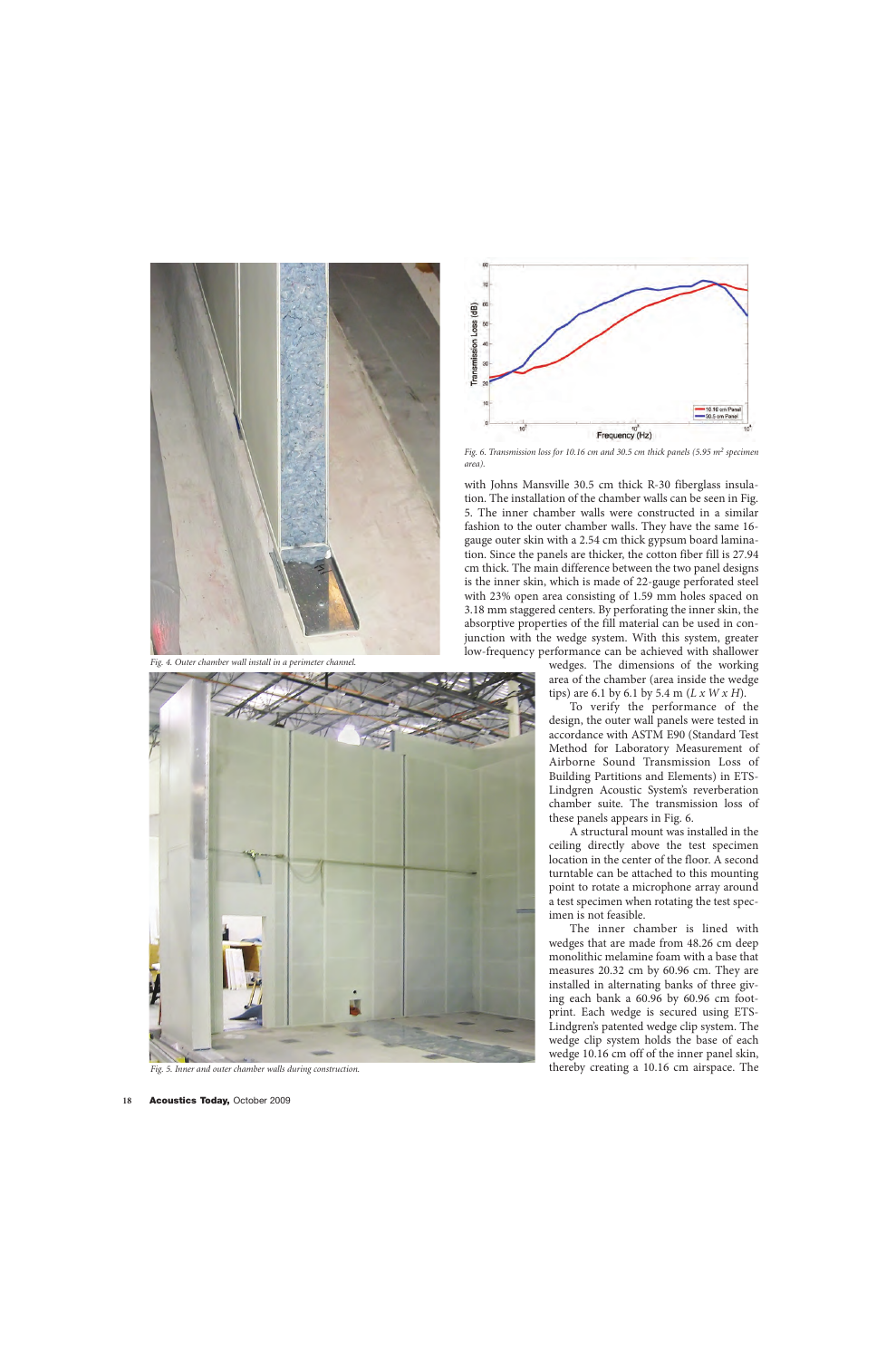

*Fig. 7. ASTM E1050 normal incidence sound absorption test results for a 30.5 cm panel with and without wedges installed.*

resulting total depth of treatment is 0.86 m. Figure 7 shows the results of an ASTM E1050 (Standard Test Method for Impedance and Absorption of Acoustical Materials Using A Tube, Two Microphones and A Digital Frequency Analysis System) normal incidence sound absorption test of the 30.5 cm panel by itself and with the wedges installed. The tests were performed in a 61 cm by 61 cm square cross section impedance tube.

Large test specimens are loaded into the chamber though two sets of double doors. The first set of doors is mounted in the outer chamber wall and has a 2.74 by 3.05 m clear opening. The second set of doors is mounted in the inner chamber wall and has a 2.44 by 2.74 m clear opening. Each door has its own automatic door opener. The automatic door openers are synchronized to open or close each door leaf in a specific order with the push of a single button. Figure 8 shows the completed chamber with the double door open. Inside the chamber two wedge doors cover the opening. Each wedge door measures 3.05 by 1.83 m (*H x W*) and moves out and sideways on a twopivot hinge system and are shown in Fig. 9.

One of the challenges with such a low noise floor was the need for silent environmental control. The chamber's internal volume is  $200 \text{ m}^3$  and has an air change every 6 minutes. To accommodate the required air flow rate and eliminate any duct-borne noise, a series of HVAC silencers were installed. Only one inlet path and one outlet path were used on the chamber with two HVAC silencers installed in each path. The first silencer, in the inlet path, is housed in a 10.16 cm thick panelized housing. The outer layer of the housing is 16-gauge steel with a 2.54 cm thick layer of gypsum board laminated to its inner surface. Next, 7.62 cm of fiberglass-free sound absorbing material was added and then the inner skin, a second layer of 16-gauge steel, was applied. Inside this housing, a 3.05 m long, high-performance splitter-type silencer with a 0.61 by 0.61 m cross section was installed. This housing was suspended from the host building's ceiling with vibration isolation mounts to decouple any vibrations that might be transmitted from the building or the HVAC system even though it was attached to the HVAC system with flexible duct work. The outer HVAC silencer housing passes through the chamber's ceiling through an isolated collar, which physically separates it



*Fig. 8. Completed chamber with double doors open.*



*Fig. 9. One wedge basket door in operation.*

from the chamber's structure.

A second HVAC silencer for the inlet path was installed between the outer and inner shells of the chamber. Due to its location between the chamber walls, a separate housing was not constructed around this silencer. The inner silencer is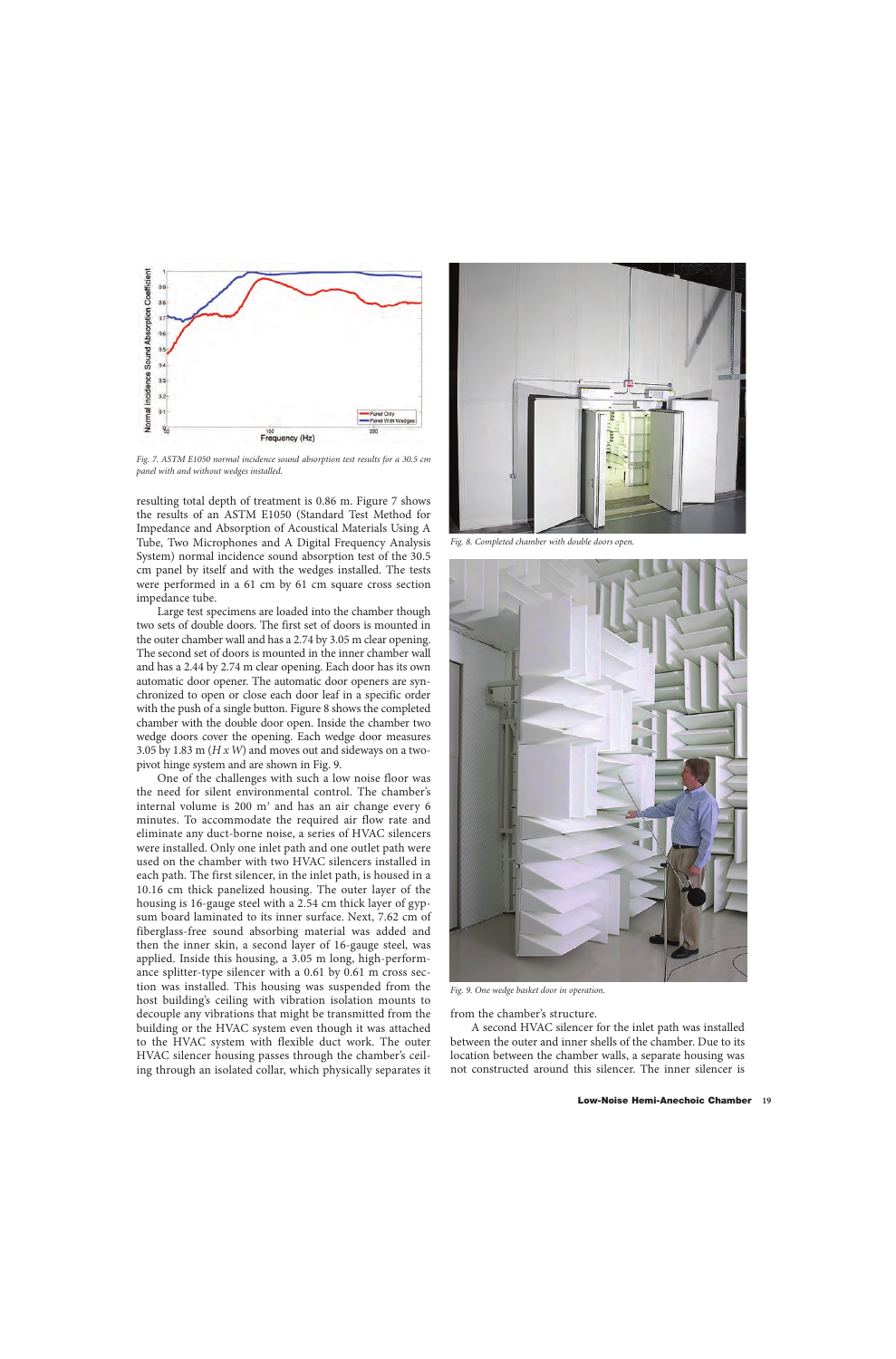similar in construction except that it has a cross section of 0.30 by 0.91 m. The end of this silencer terminates with a 90 degree turn through the top of the inner chamber. Acoustic turning vanes are in all 90 degree turns within the HVAC system to maintain laminar flow and provide sound attenuation. No vent grilles were used at the opening inside the chamber in order to eliminate flow-generated noise. The inlet and outlet path silencer solutions are identical except for the orientation of the silencers due to the air flow direction.

Two different sets of lights were installed in the chamber. Each style of light met the design requirements of not introducing heat into the chamber and not contributing to the noise floor. Normally, only one style of light is installed but both types were installed for demonstration purposes. The first style of light uses a standard can-type housing with a light emitting diode (LED) bulb system. The second lighting system is a fiber optic system. The system consists of two 150-watt metal halide bulbs that are mounted outside of the chamber. Light is delivered by eight fiber optic bundles that pass through the ceiling of both the inner and outer chambers and terminate inside the chamber. All of the fiber optic bundle penetrations were treated to eliminate flanking paths.

To accommodate a wide variety of test specimens, a collection of electrical outlets was installed on the chamber. The electrical outlets range from 110  $V_{ac}$  single phase to 480  $V_{ac}$ three phase service. Both 50 Hz and 60 Hz service is available. The electrical panel is located on the outside of the outer chamber and the required electrical lines are passed through an acoustically treated penetration in the chamber walls. The reason for mounting the electrical panel outside of the chamber was to minimize the number of penetrations through the chamber walls.

To maintain client confidentiality and secure client test devices, a control room was constructed adjacent to the chamber. The control room consists of three walls and a ceiling, which was constructed using 10.1 cm thick panels. These panels are the same type of panel as used in the outer chamber walls. The fourth wall of control room is a section of the outer chamber's wall, which contains a personnel access door into the chamber. Instead of attaching the control room walls and ceiling to the outer chamber walls, the control room is separated from the outer chamber wall by 1 cm and the ceiling along this wall is supported by columns that attach to the



*Fig. 10. Control room.* 

host slab and not to the isolated pit. The gap between the walls was filled with a high-density neoprene foam gasket. The control room measures 8.69 by 3.66 by 3.05 m (*L x W x H*). This room is fed by a separate HVAC and silencer system to eliminate the possibility of noise flanking into the chamber from the control room through the HVAC system. The control room is shown in Fig. 10.

Once construction was completed, performance verification testing began. The first test conducted was to measure the chamber's noise floor to confirm that it met the specification of a level not exceeding NC-10 at any of the microphone positions on the measurement hemisphere. The chamber was tested at each location using a GRAS Type 40 HH low-noise microphone. The chamber exceeded the specification with a noise floor that was > 0 dBA for frequencies ≥100 Hz and only 5 dBA at 80 Hz. The noise floor is shown in Fig. 11. The noise floor is verified regularly as part of the laboratory's accreditation program and has not increased even though substantial highway construction has been completed and traffic has increased in the area. Also, several construction projects are ongoing in the area and none of them has affected the noise floor in the chamber.

The next test program was to verify the chamber's freefield performance. Using ETS-Lindgren's automated traversing rig, several sets of traverse or draw away data were taken in accordance with ISO 3745:2003 (Acoustics—Determination of sound power levels of noise sources using sound pressure— Precision methods for anechoic and hemi-anechoic rooms). The chamber was found to have an ISO 3745:2003 compliant



Deviations from inverse square law (dB) ISO 3745 Upper Limit ISO 3745 Lower Limit 100 Hz 80 Hz  $1500$ 2000 Frequency (Hz)

*Fig. 11. Ambient sound pressure levels. Fig. 12. Deviations from inverse square law at 100 Hz and 80 Hz.*